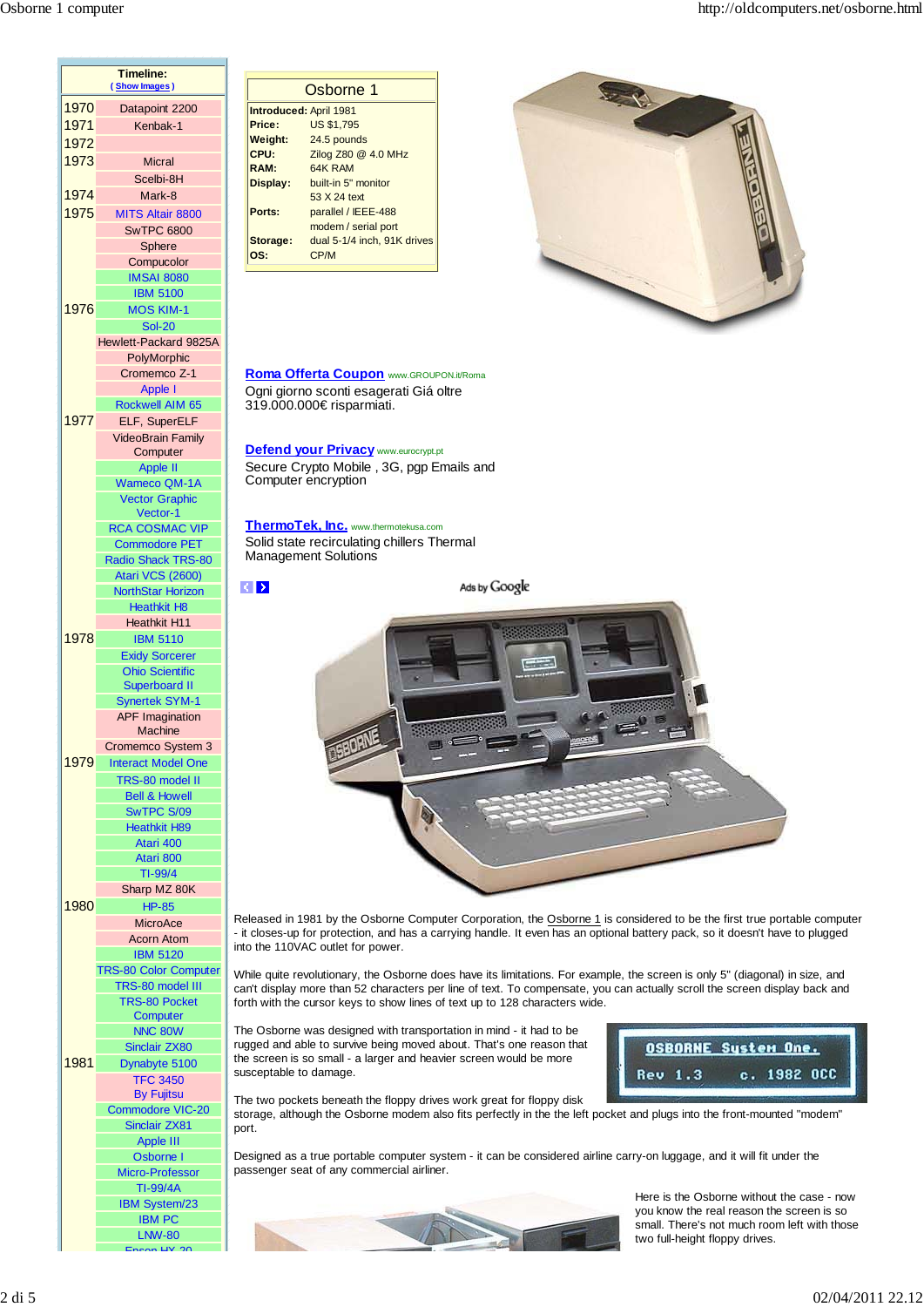Ads by Google



While the Osborne was a good deal at \$1795, it also came bundled with about \$1500 of free software:

- CP/M System
- CP/M Utility
- SuperCalc spreadsheet application
- WordStar word processing application with MailMerge
- Microsoft MBASIC programming language
- Digital Research CBASIC programming language

The Osborne was a huge overnight success, with sales reaching 10,000 units a month. In September 1981, Osborne Computer Company had its first US\$1 million sales month.

**Notebook Computers** Quickly find and compare options for notebook computers here. www.Business.com

**Move Programs to a new PC** Moves programs, files and settings to a new PC with PCmover® www.laplink.com/pcmover

Server Support Help ? Free telephone support - 1st Call ! Engineer ready to leave Now www.HeXel.net

# $| \langle | \rangle$

Available options include the Osborne DATACOM modem.

The Osborne modem and COMM-PAC software gives you access to more than 200 electronic bulletin boards across the country (well, in 1982, that is).

- Data transfer rate is 300 baud.
- The modem fits in the diskette pocket below floppy drive A.

It fits in both the original "tan case" and the newer "blue case" Osborne (see below), but the diskette pocket in the "blue case" is smaller, so the eight alignment tabs must be 'carefully snapped off'.



Also available is the Double-Density Disk Drive Option. This is an additional circuit board which must be installed inside the system.

- Doubles the amount of data storage per diskette.
- Recognizes these formats:
- -- Osborne 1 single density 92K per diskette
- -- Osborne 1 double density 182K per diskette
- -- Xerox 820 single density 82K per diskette
- -- Cromemco single density 80K per diskette
- -- IBM Personal Computer (CP/M-86 format) 156K per diskette
- -- DEC VT-180 171K per diskette

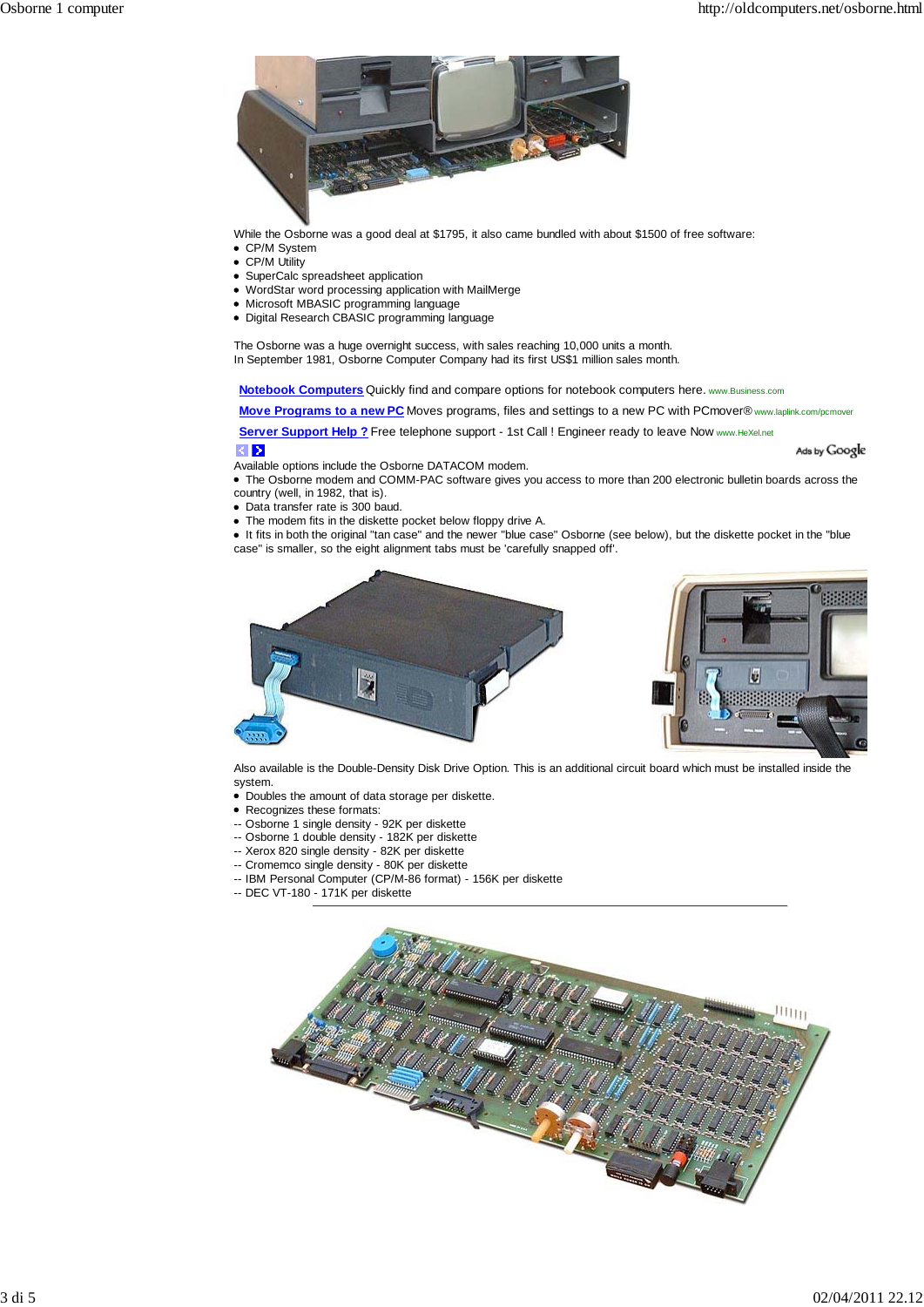

Seen above is the second release of the Osborne portable. It has a sturdier case and a slightly different look - doubledensity floppy-drives are optional.

Intentional or not, the "new" Osborne has a very military-like appearance, with its square face, dark blue color, and its many knobs and compartments.

In 1982, the Osborne Computer Company announced a successor, the Executive model OCC-2 (seen here to the right), with a larger screen and a cooling fan.

Shortly thereafter, they announced the next system, the Vixen, a portable running the CP/M operating system.

Unfortunately, potential customers stopped buying the Osborne 1, waiting for the Executive and the Vixen, which wasn't even ready to ship yet. Additionally, the new **Kaypro II** was now available with a



larger screen for less money. Osborne sales plummeted and Osborne quickly ran out of money and filed for bankruptcy in September of 1983.

It probably wasn't the company's fault, since by this time most of the serious computer users were gravitating towards the new **IBM PC**, which had already been available since 1981.

Anything that wasn't IBM compatible was bound to fail. In 1983, the Compaq Portable came out - a portable computer similar to the Osborne, except that it was IBM compatible and ran MS-DOS. It was a great success.

**Free computer training** Get smart computer training. Register now! www.comaroundfree.com

**Draper Projector Screens J. Home Theatre, Portable, Electric Call 800-329-6506 For Live Help! www.thefinalclick.com** 

**Special Offer Ultra Value** PhoenixRC 3.0,RealFlight G5,AeroFly XTR v5.03,FMS,VRC Car Simulator... www.HeliBuy.com  $\left| \left\langle \right| \right\rangle$ Ads by Google

## **Related Links**

Osborne Computer Corporation from Classic Computer Magazine Archive From Wikipedia, the free encyclopedia

#### **History of the Osborne Computer Corporation**

- **1971:** In November, Intel released the 4004, the first microprocessor chip. Documentation manuals were written by Adam Osborne who later founded the Osborne Computer Company.
- **1980: March** At the West Coast Computer Faire, Adam Osborne approaches Les Felsenstein with the idea of starting a computer company.
- **1981: January** Osborne Computer Corporation is incorporated
- **1981: April Adam Osborne, of Osborne Computer Corporation, introduces the Osborne 1 Personal Business Computer at the West Coast Computer Faire**
- **1981: September** Osborne Computer Company has its first US\$1 million sales month.
- **1982: August** Microsoft releases Multiplan for the Apple II and the Osborne I.
- **1982: In the first 8 months since its introduction, 11,000 Osborne 1 computers ship.**
- **1983: March** Osborne Computer introduces The Osborne Executive and the Executive II portable computers.
	- **1983: September** Osborne Computer Corp. files for Chapter 11 bankruptcy protection

Source: Chronology of Events in the History of Microcomputers